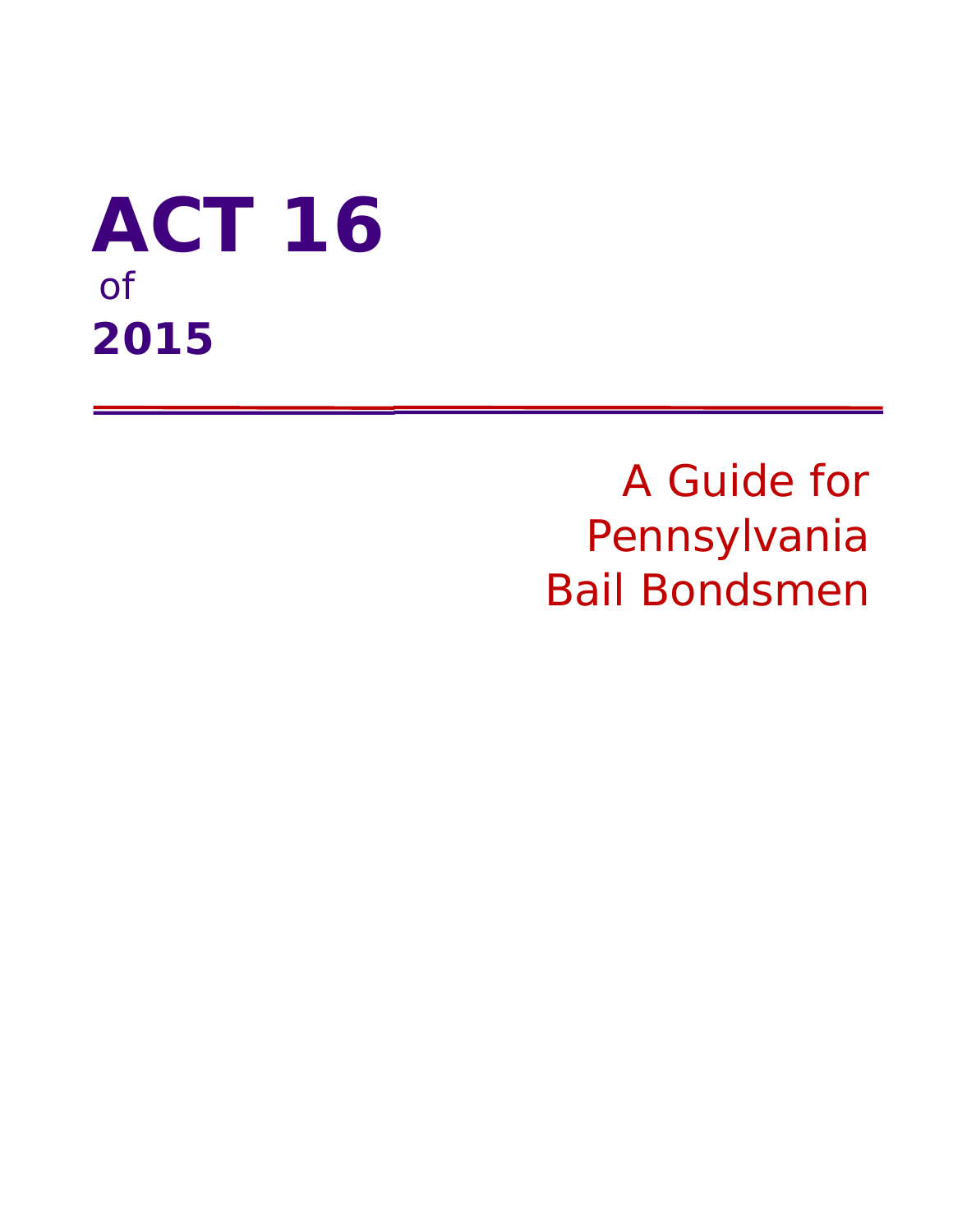#### **PURPOSE OF ACT 16 OF 2015**

The main purpose of Act 16 is to bring accountability, professionalism, and transparency to our industry. The Act will also provide a uniform collection of rules to regulate our profession throughout the Commonwealth. As of October 30, 2015, all Pennsylvania bail bondsmen will be required to be associated with a surety company. Current professional (or property) bondsmen will be required to become surety bondsmen. Professional (or property) bondsmen, however, will not be required to take Pennsylvania Insurance Department (PID) examinations to become surety bail bondsmen. They are "grandfathered" into PID's licensure program as insurance producers.

## **REQUIREMENTS TO BE A BAIL BONDSMEN**

In addition to receiving from PID a license to be an insurance producer and a casualty line of authority, bail bondsmen will need to file with the county clerk of any county in which they operate:

- 1) A copy of their PID license;
- 2) A statement identifying a Pennsylvania office address for the service of legal process; and,
- 3) A qualifying power of attorney issued by an insurer with which the bail bondsman is associated.

## **PID LICENSE SUSPENSION OR NONRENEWAL**

Given that all bail bondsmen will now be surety bail bondsmen, Act 16 creates a detailed mechanism under which PID will be required to suspend or non-renew a bail bondsman's license. This process may begin if a bail bondsman has unpaid forfeitures for over six months. A district attorney or county solicitor may petition a court of common pleas to issue an order to PID to suspend or non-renew a bail bondsman's license. A bail bondsman, however, has certain protections under this process. These protections include a certified mail written notice to the bail bondsman and the insurer 30 days prior to any suspension or nonrenewal order that:

- 1) Details the amounts of forfeitures and penalties owed to the county;
- 2) Explains how, when and where to contest the potential order;
- 3) States the grounds for contesting the notice are limited to mistakes of fact in either the amount of forfeitures owed or the identity of the bail bondsman subject to a bail forfeiture order; and
- 4) Explains the court will issue PID an order to suspend or non-renew the bail bondsman's license 30 days after receipt of the notice unless the bail bondsman pays the forfeitures and penalties owing or is excused from paying due to a mistake of fact.

After 30 days, if a bail bondsman has not paid the owing amount or has not been excused from paying for mistake of fact, a court will issue an order to PID to suspend or non-renew the bail bondsman's license. This action triggers an additional 10 day period in which the bail bondsman or insurer may contest the order and prevent the license suspension or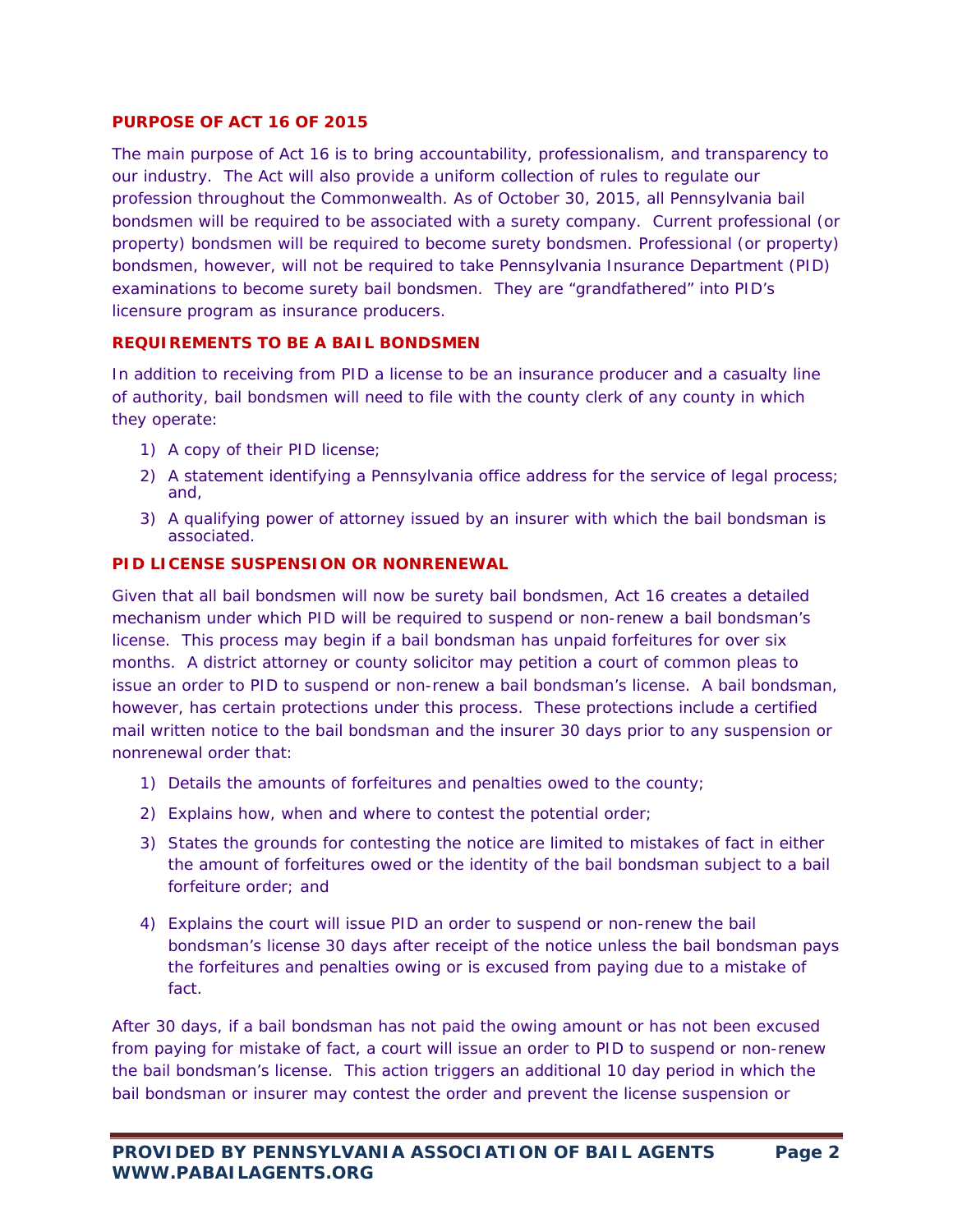nonrenewal. Again, the only grounds for appeal of the order are a mistake of fact in the amount owing or the identity of the bail bondsman. PID will suspense or non-renew the bail bondsman's license if no appeal is taken or if an appeal is denied. Upon license suspension or nonrenewal by PID, a bail bondman will be prohibited from conducting business in any county.

## **COUNTY SUSPENSION OR REVOCATION OF AUTHORITY TO CONDUCT BUSINESS**

Act 16 makes minor changes in regard to a county's ability to suspend or revoke a bail bondsman's authority to conduct business. In addition to the district attorney, Act 16 now authorizes the county solicitor to petition the court to suspend or revoke a bail bondsman's authority to conduct business. A court of common pleas may suspend or revoke a bail bondsman's authority to conduct business for "good cause" or for any of the following specific reasons:

- 1) A violations of any provisions of Title 42, Chapter 57, Subchapter B;
- 2) Fraudulently obtaining a license from PID or authority to conduct business from any county;
- 3) Upon conviction for any criminal offense under Pennsylvania or United States law or any other jurisdiction;
- 4) Upon being adjudged bankrupt or insolvent;
- 5) Failing to pay judgement rendered on any forfeited undertaking in any jurisdiction; or
- 6) Any interference or attempted interference with the administration of justice.

## **FORFEITED UNDERTAKING**

Act 16 provides a significantly new process for the forfeiture of bonds. Please pay special attention to a bail bondsman's rights and responsibilities under these new provisions.

If a defendant fails to appear for any scheduled court proceeding, bail may be revoked. A county clerk shall serve a notice of revocation on the defendant, the bail bondsman and the insurer. This notice will be delivered by certified mail to the bail bondsman's address of record. A bail bondsman will have 90 days to either produce the defendant or provide proof that the defendant is in custody in another jurisdiction. Failing this, on the  $91<sup>st</sup>$  day, bail will be revoked and the bail bondsman must make payment of the forfeited undertaking. Act 16 also requires a district attorney or county solicitor to commence license suspension or nonrenewal proceedings against a bail bondsman who fails to make this timely payment.

All is not lost at Day 91, however, assuming a bail bondsman pays the forfeited undertaking. If a bail bondsman recovers the defendant after Day 91, some or all of the forfeited bond may be recovered upon petition to the court on the following prorated basis:

1) 91 days to six months = 100% forfeited bond's value minus \$250.00 administrative fee;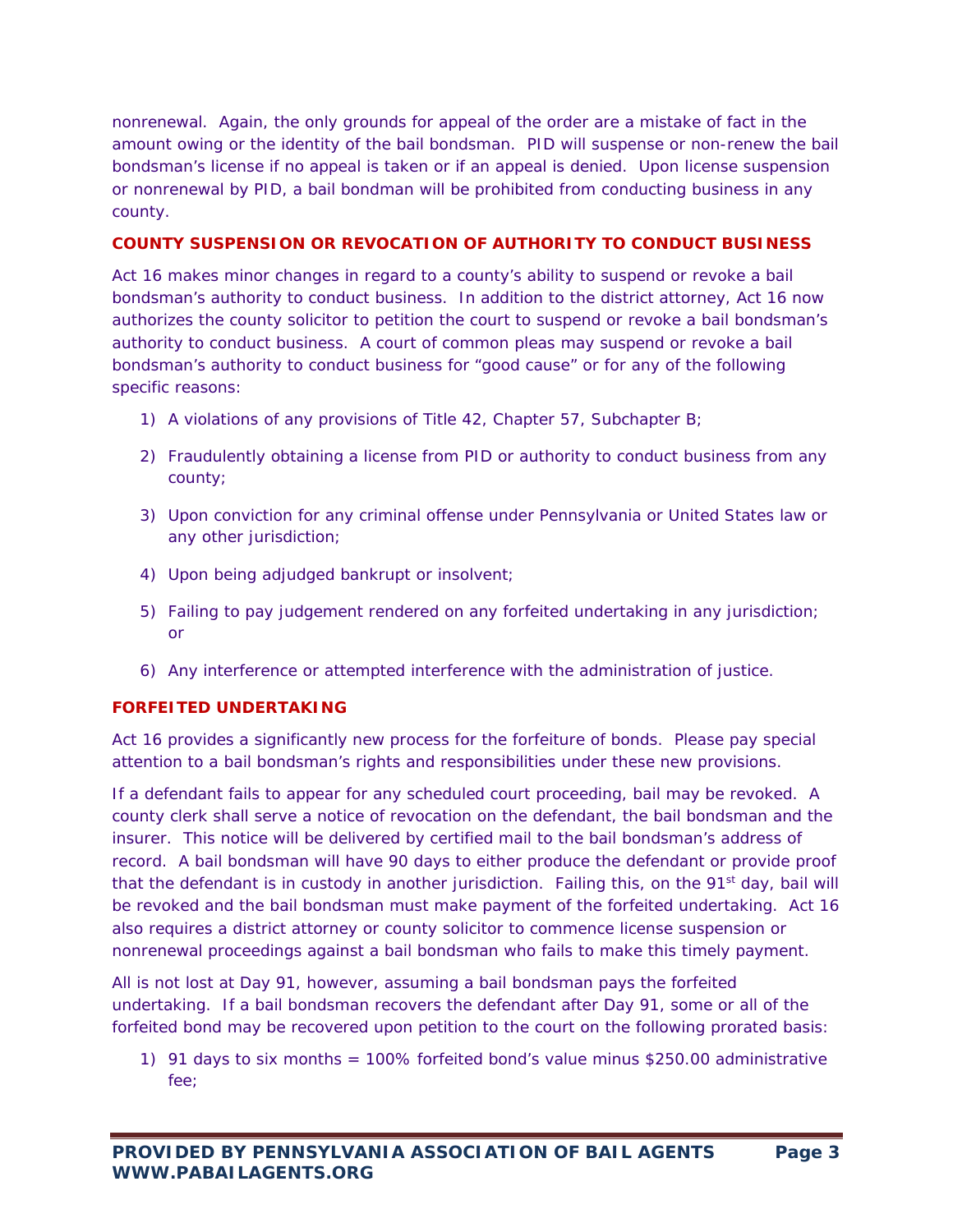- 2) Six months to one year = 80% of the forfeited bond's value; and
- 3) One year to two years = 50% of the forfeited bonds value.

This section of Act 16 also provides that **"no third-party surety shall be responsible for payment on a forfeited undertaking if the revocation of bail is sought for failure of the defendant to comply with the conditions of the defendant's release other than appearance."** This significant provision is intended to remedy the judge-made law contained in the Hann Decision.

#### **PRIVATE CAUSE OF ACTION**

Act 16 creates a private cause of action for bail bondsmen and insurers to police their own ranks. A bail bondsman or insurer who believes a competitor has violated Title 42, Chapter 57, may commence a cause of action in the county in which the alleged violation occurred. This cause of action can be for monetary damages, declaratory judgement or injunctive relief. The violation must be proven by clear and convincing evidence.

Be cautioned, however, if a bail bondsman or insurer initiates a frivolous action against a competitor, they can be subjected to penalties including the actual costs to defend the frivolous law suit and punitive damages equal to those actual costs. Do not use this provision simply to hurt a competitor. Be sure to have real evidence of a violation.

### **THIRD PARTY SURETIES' RESPONSIBILITIES**

Although Act 16 contains provisions to overturn the Hann Decision, bail bondsmen will have new statutory reporting duties in regard to defendant conduct.

#### *Reportable Defendant Conduct*

A bail bondsman must report a defendant's bail condition violation that is any of the following:

- 1) Violation of a stay away order;
- 2) Violation of a protection from abuse order;
- 3) An act of victim or witness intimidation;
- 4) A misdemeanor or felony under Crimes Code provisions related to:
	- a. Criminal homicide;
	- b. Assault;
	- c. Kidnapping;
	- d. Sexual offenses;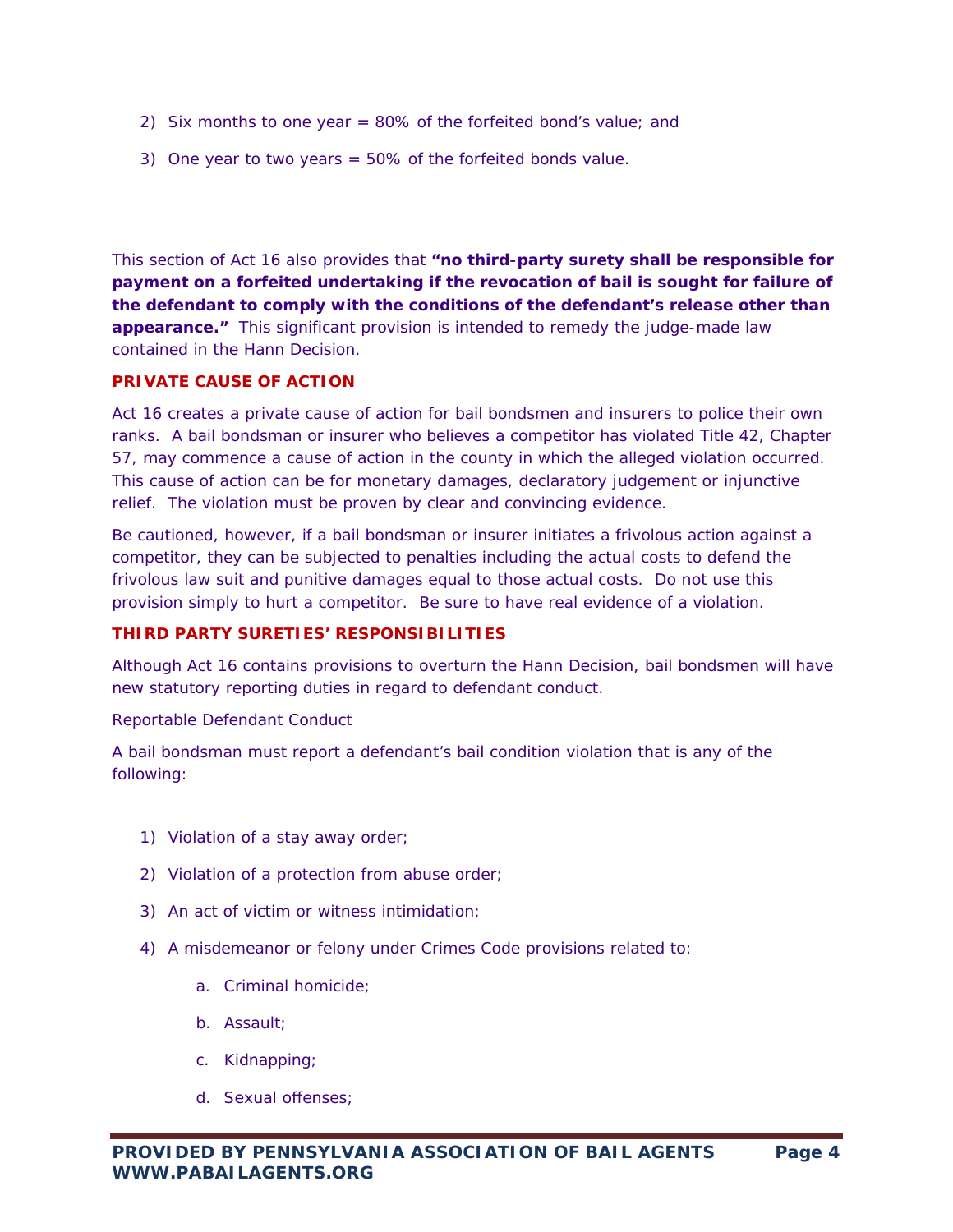- e. Homicide by watercraft while under the influence;
- f. Inflicting bodily injury while driving under the influence;
- g. Homicide by vehicle while under the influence;
- h. Aggravated assault by vehicle while under the influence; and
- 5) A crime eligible for sentencing as a second or subsequent offense.

# *Reporting Requirement*

Under Act 16, a bail bondsman will have a two part reporting requirement. First, within 24 hours of receiving notice that a defendant has committed any violation listed above, a bail bondsman must make a verbal or written report to the law enforcement agency with jurisdiction over the defendant of the reportable violation.

Second, within 48 hours of the above initial report, a bail bondsman must make a written report to the district attorney responsible for the defendant's prosecution. This "written confirmation" report must include the defendant's name, the bail bondsman's name, the violation's date, the date and time the bail bondsman learned of the violation, the law enforcement agency that received the initial report and the date and time the bail bondsman made the initial law enforcement agency report. This written confirmation report may be delivered by fax, US mail, electronic mail or hand delivery.

# *Penalty*

**A bail bondsman who fails to make the initial report or the written confirmation report may be subject to civil penalties. A district attorney must demonstrate that the** 

**unreported violation resulted in bodily injury or property damage in excess of \$10,000.00,** *and* **either of the following apply:** 

- **1) The bail bondsman knew of the bail conditions prior to the bodily injury or property damage occurring and the bail bondsman received notice of the bail condition violation with reasonable time to make the required reports; or**
- **2) The bail bondsman's failure to discover and report the violation was due to willful disregard for the victim's, witness's or general public's safety.**

# *Civil Penalties*

A court of common pleas may impose civil penalties upon a bail bondsman in the range of \$500.00 to \$5,000.00. If the bail bondsman does not pay the civil penalty within 90 days, the district attorney may ask the court to suspend the bail bondsman's authority to operate for 60 days. Notice of this suspension will also be delivered to the bail bondsman's insurer. If the civil penalty remains unpaid after the 60 day suspension, the district attorney may seek a license suspension or nonrenewal from PID. Any collected civil penalties are to be used by the district attorney for victim services.